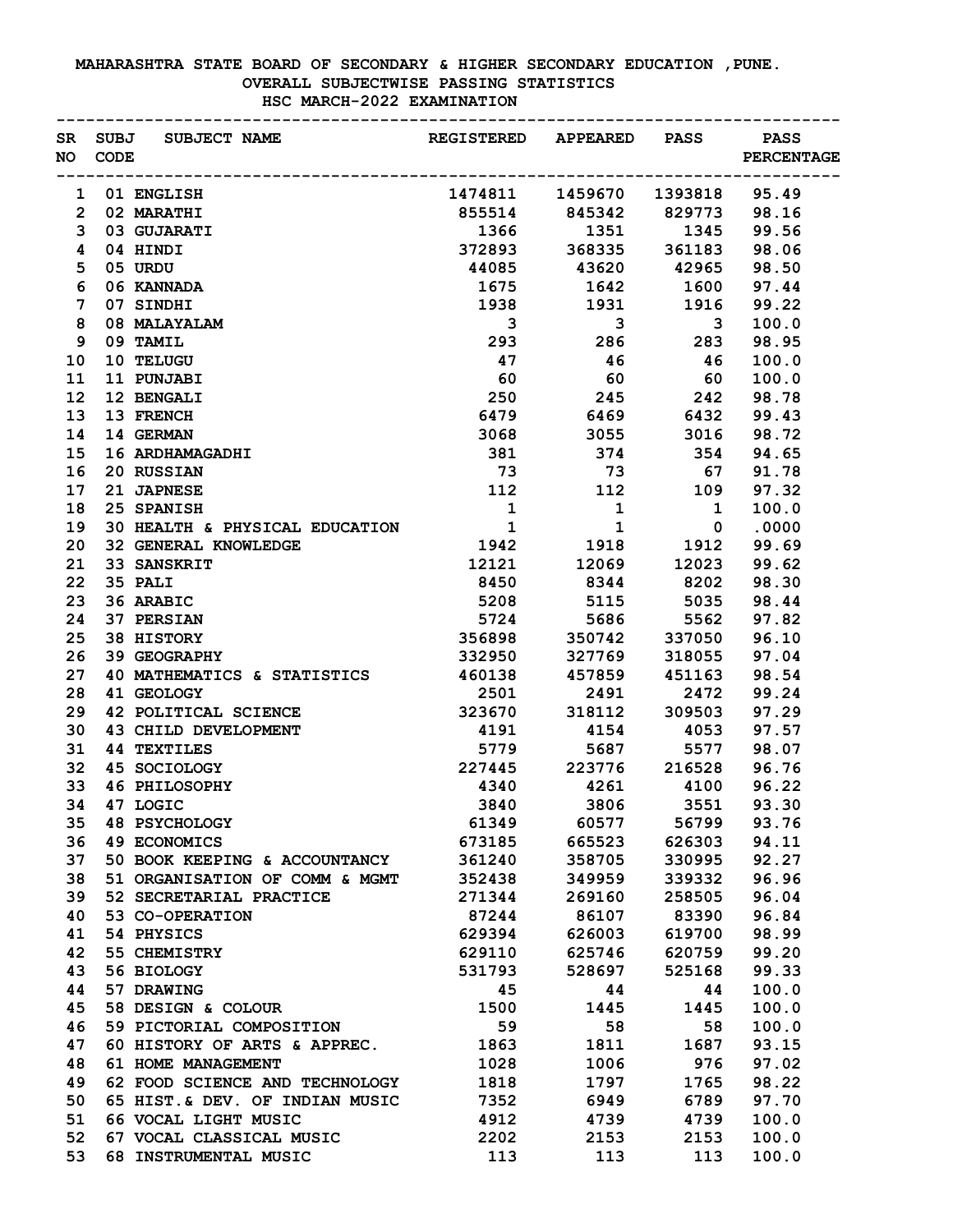## **MAHARASHTRA STATE BOARD OF SECONDARY & HIGHER SECONDARY EDUCATION ,PUNE. OVERALL SUBJECTWISE PASSING STATISTICS HSC MARCH-2022 EXAMINATION**

| NO – | <b>CODE</b> | SR SUBJ SUBJECT NAME <b>EXECUSTERED</b> APPEARED PASS PASS                                                                             |                         |                         |                   | <b>PERCENTAGE</b> |  |
|------|-------------|----------------------------------------------------------------------------------------------------------------------------------------|-------------------------|-------------------------|-------------------|-------------------|--|
| 54   |             |                                                                                                                                        |                         |                         |                   |                   |  |
| 55   |             |                                                                                                                                        |                         |                         |                   |                   |  |
| 56   |             |                                                                                                                                        |                         |                         | 969 966 99.69     |                   |  |
| 57   |             | <b>76 ANIMAL SCIENCE &amp; TECH.</b><br><b>77 DEFENCE STUDIES</b><br><b>78 EDUCATION</b><br><b>78 EDUCATION</b><br><b>78 EDUCATION</b> | 15083 14778 14411 97.52 |                         |                   |                   |  |
| 58   |             |                                                                                                                                        |                         | 13810 13526 13110 96.92 |                   |                   |  |
| 59   |             | 85 LIBRARY & INFORMATION SCI. 7377 7155 7118 99.48                                                                                     |                         |                         |                   |                   |  |
| 60   |             | 88 MATHS & STAT. (COMMERCE) 58420                                                                                                      |                         |                         | 58263 56762 97.42 |                   |  |
| 61   |             | 90 GENERAL FOUNDATION COURSE 48321 47239 46878 99.24                                                                                   |                         |                         |                   |                   |  |
| 62   |             | 97 INFORMATION TECHNOLOGY (SCI) 82252 82080 81974 99.87                                                                                |                         |                         |                   |                   |  |
| 63   |             | 98 INFORMATION TECHNOLOGY (ART) 2438 2427 2413 99.42                                                                                   |                         |                         |                   |                   |  |
| 64   |             | 99 INFORMATION TECHNOLOGY (COM) 64039 63750 63469 99.56                                                                                |                         |                         |                   |                   |  |
| 65   |             | A1 ELECTRICAL MAINTENANCE 3792 3785 3783 99.95                                                                                         |                         |                         |                   |                   |  |
| 66   |             | A2 MECHANICAL MAINTENANCE 1233 1231 1230 99.92                                                                                         |                         |                         |                   |                   |  |
| 67   |             | A3 SCOOTER & MOTOR CYCLE SERV. 774 773 771                                                                                             |                         |                         |                   | 99.74             |  |
| 68   |             | A4 GENERAL CIVIL ENGINEERING 365 365 365                                                                                               |                         |                         |                   | 100.0             |  |
| 69   |             | A5 BANKING                                                                                                                             | 1869 1867 1851 99.14    |                         |                   |                   |  |
| 70   |             | A7 OFFICE MANAGEMENT                                                                                                                   | 652 647 636 98.30       |                         |                   |                   |  |
| 71   |             | A8 MARKETING & SALESMANSHIP 855 851 848 99.65                                                                                          |                         |                         |                   |                   |  |
| 72   |             | A9 SMALL INDUSTRIES & SELF EMP 354 350 341 97.43                                                                                       |                         |                         |                   |                   |  |
| 73   |             | B2 ANIMAL SCIENCE AND DAIRYING 1494 1492 1492 100.0                                                                                    |                         |                         |                   |                   |  |
| 74   |             | <b>B4 CROP SCIENCE</b>                                                                                                                 |                         |                         |                   |                   |  |
| 75   |             | <b>B5 HORTICULTURE</b>                                                                                                                 |                         | 1197 1196 1195          |                   | 99.92             |  |
| 76   |             | B9 FISH PROCESSING TECHNOLOGY 119 119 119 119                                                                                          |                         |                         |                   | 100.0             |  |
| 77   |             | C1 FRESH WATER FISH CULTURE 7630 7613 7610 99.96                                                                                       |                         |                         |                   |                   |  |
| 78   |             | C2 ELECTRONICS                                                                                                                         | 13546 13518 13495 99.83 |                         |                   |                   |  |
| 79   |             | <b>D9 COMPUTER SCIENCE</b>                                                                                                             | 37042 36968 36953       |                         |                   | 99.96             |  |
| 80   |             | E3 MULTI SKILL (ELECTRICAL) 41 40 40                                                                                                   |                         |                         |                   | 100.0             |  |
| 81   |             | EA ELECTRONICS TECHNOLOGY 1 5621 5516 5467                                                                                             |                         |                         |                   | 99.11             |  |
| 82   |             | EB ELECTRONICS TECHNOLOGY 2 5620 5515 5468                                                                                             |                         |                         |                   | 99.15             |  |
| 83   |             | EC ELECTRONICS TECHNOLOGY 3                                                                                                            |                         | 5620 5514               |                   | 5464 99.09        |  |
| 84   |             | F6 ELECTRONICS-FIELD TECH.                                                                                                             |                         | 1128 1115               |                   | 1111 99.64        |  |
| 85   |             | FA ELECTRICAL TECHNOLOGY 1 9646 9471                                                                                                   |                         |                         |                   | 9414 99.40        |  |
| 86   |             | FB ELECTRICAL TECHNOLOGY 2                                                                                                             | 9647                    | 9469                    | 9408              | 99.36             |  |
| 87   |             | FC ELECTRICAL TECHNOLOGY 3                                                                                                             | 9649                    | 9469                    | 9412              | 99.40             |  |
| 88   |             | G3 AUTOMOTIVE SERVICE TECH.                                                                                                            | 605                     | 598                     | 597               | 99.83             |  |
| 89   |             | <b>G4 RETAIL-SALES ASSOCIATE</b>                                                                                                       | 294                     | 294                     | 294               | 100.0             |  |
| 90   |             | <b>G5 HEALTHCARE GEN DUTY ASST</b>                                                                                                     | 2738                    | 2708                    | 2706              | 99.93             |  |
| 91   |             | <b>G6 BEAUTY THERAPIST</b>                                                                                                             | 522                     | 507                     | 507               | 100.0             |  |
| 92   |             | G8 AGRICULTURE-MICRO IRR . TECH                                                                                                        | 845                     | 841                     | 841               | 100.0             |  |
| 93   |             | G9 TOURISM & HOSPITALITY                                                                                                               | $7\phantom{.0}$         | 6                       | 6                 | 100.0             |  |
| 94   |             | GA AUTOMOBILE TECHNOLOGY 1                                                                                                             | 5515                    | 5379                    | 5337              | 99.22             |  |
| 95   |             | <b>GB AUTOMOBILE TECHNOLOGY 2</b>                                                                                                      | 5515                    | 5379                    | 5335              | 99.18             |  |
| 96   |             | GC AUTOMOBILE TECHNOLOGY 3                                                                                                             | 5516                    | 5377                    | 5332              | 99.16             |  |
| 97   |             | HA CONSTRUCTION TECHNOLOGY 1                                                                                                           | 2919                    | 2845                    | 2831              | 99.51             |  |
| 98   |             | HB CONSTRUCTION TECHNOLOGY 2                                                                                                           | 2920                    | 2845                    | 2832              | 99.54             |  |
| 99   |             | HC CONSTRUCTION TECHNOLOGY 3                                                                                                           | 2921                    | 2844                    | 2831              | 99.54             |  |
| 100  |             | I1 ENGINEERING DRAWING                                                                                                                 | 903                     | 898                     | 743               | 82.74             |  |
| 101  |             | I2 WORKSHOP SCI & CALCULATION                                                                                                          | 927                     | 921                     | 752               | 81.65             |  |
| 102  |             | <b>I3 TRADE THEORY</b>                                                                                                                 | 809                     | 803                     | 646               | 80.45             |  |
| 103  |             | <b>I4 EMPLOYBILITY SKILLS</b>                                                                                                          | 919                     | 913                     | 759               | 83.13             |  |
| 104  |             | <b>I5 TRADE PRACTICAL</b>                                                                                                              | 155                     | 155                     | 110               | 70.97             |  |
| 105  |             | I6 ITI-6                                                                                                                               | $\mathbf{1}$            | $\mathbf{1}$            | $\mathbf{1}$      | 100.0             |  |
| 106  |             | IA MECHANICAL TECHNOLOGY 1                                                                                                             | 1027                    | 1011                    | 1005              | 99.41             |  |